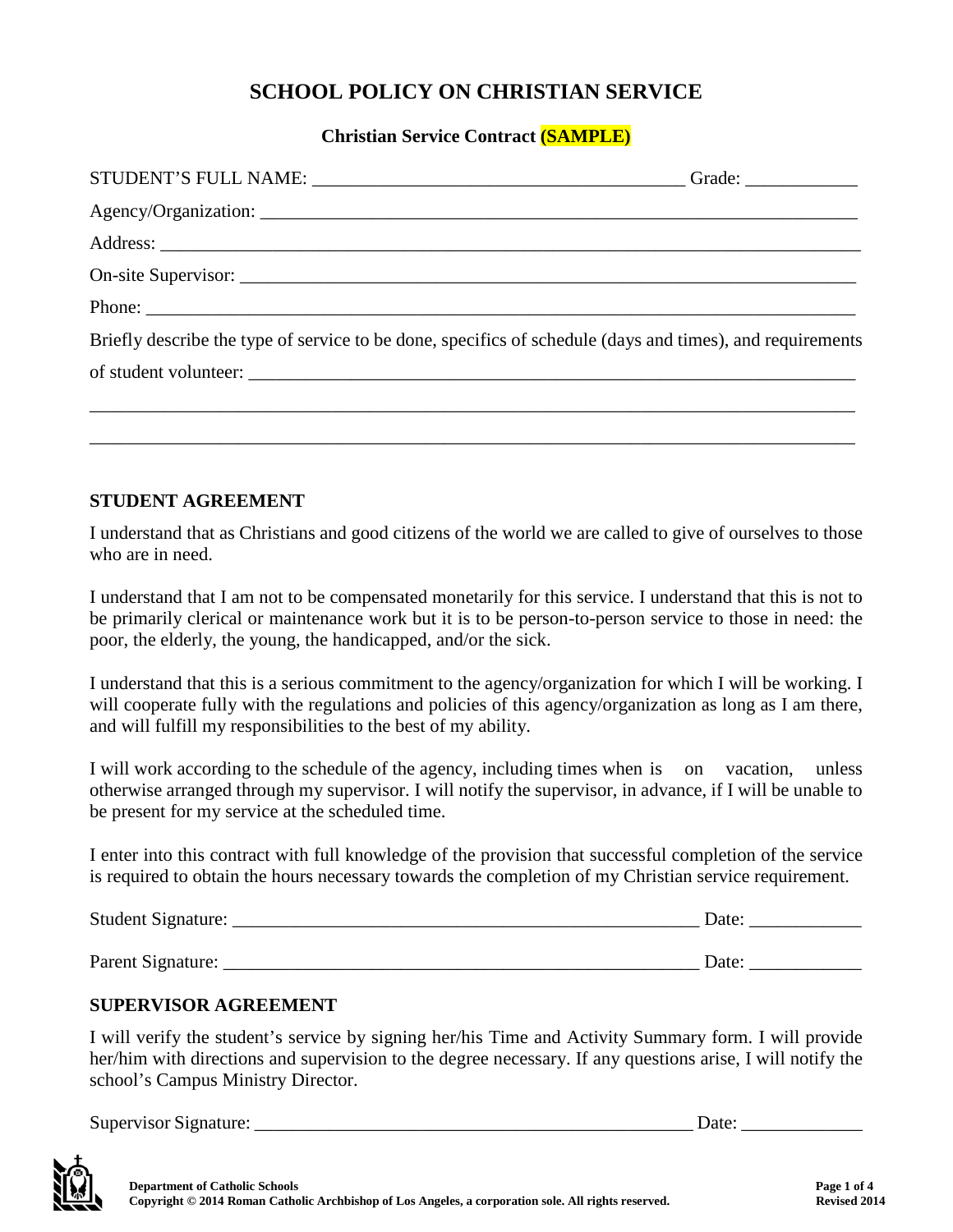## **Christian Service Program**

# **A. Purpose**

The primary purpose of  $\qquad \qquad$  is to challenge young men and young women to develop themselves as whole persons-spiritually, intellectually, and physically. Each student is challenged to develop his/her unique gifts so that he/she can offer them in service toward the building up of the Kingdom of God on earth. In this spirit, the Christian Service Program has been integrated into our curriculum to provide a hands-on experience for our students to answer the needs of our community and enable them to live up to the call of Christ to be his witnesses to the world.

## **B. Philosophy**

The Christian Service Program at \_\_\_\_\_\_\_\_\_\_\_\_\_\_\_\_\_\_\_\_\_\_\_ is charged with the development of its students' compassion and understanding of, and love for others through the promotion of selfless works, prayer, and living an actively Christian lifestyle. The program requires a graduated number of hours, requiring that the student develop both in commitment and depth of their service to others throughout their tenure at Sample.

### **C. Goals**

- 1. To enable the student to mature in his/her faith and personal development.
- 2. To develop in the student sensitivity to the People of God in the spirit of Jesus.
- 3. To broaden the perspective of each student in his/her relationship with God, neighbor, and self.
- 4. To afford the student an opportunity to share his/her gifts, talents and those things which he/she has learned with those in need.

## **D. Hour Requirements**

Each student will be required, as a minimum, to complete a specified number of hours of service. This requirement is set at graduated levels:

| Freshmen -            | 10 hours | Juniors - | 20 hours |
|-----------------------|----------|-----------|----------|
| Sophomores - 15 hours |          | Seniors - | 25 hours |

## **E. Development of Service Section in Religion Notebook**

- 1. The student will submit a Service Contract signed by both the student and his/her parents.
- 2. Each new service organization that the student serves will require a new contract.
- 3. This Contract is due to the Christian Service Moderator by September 30th of the new school year.
- 4. Each quarter, the student will need to complete a reflection questionnaire designed to direct the students in their review and reflection of their service in their project.
- 5. Each of these questionnaires or papers will need to be submitted to the religion teacher at the end of each quarter along with a timesheet. These papers will be kept in the student's religion notebook.
- 6. The students will be required to show signed confirmation of 50% of their hourly requirement by the end of the first semester.
- 7. During the final quarter, the student will complete the Christian Service requirement and turn in verification of hours completed to the Christian Service Moderator.
- 8. The Moderator may wish to have students complete a written reflection of their service experience. This would not be a graded assignment.

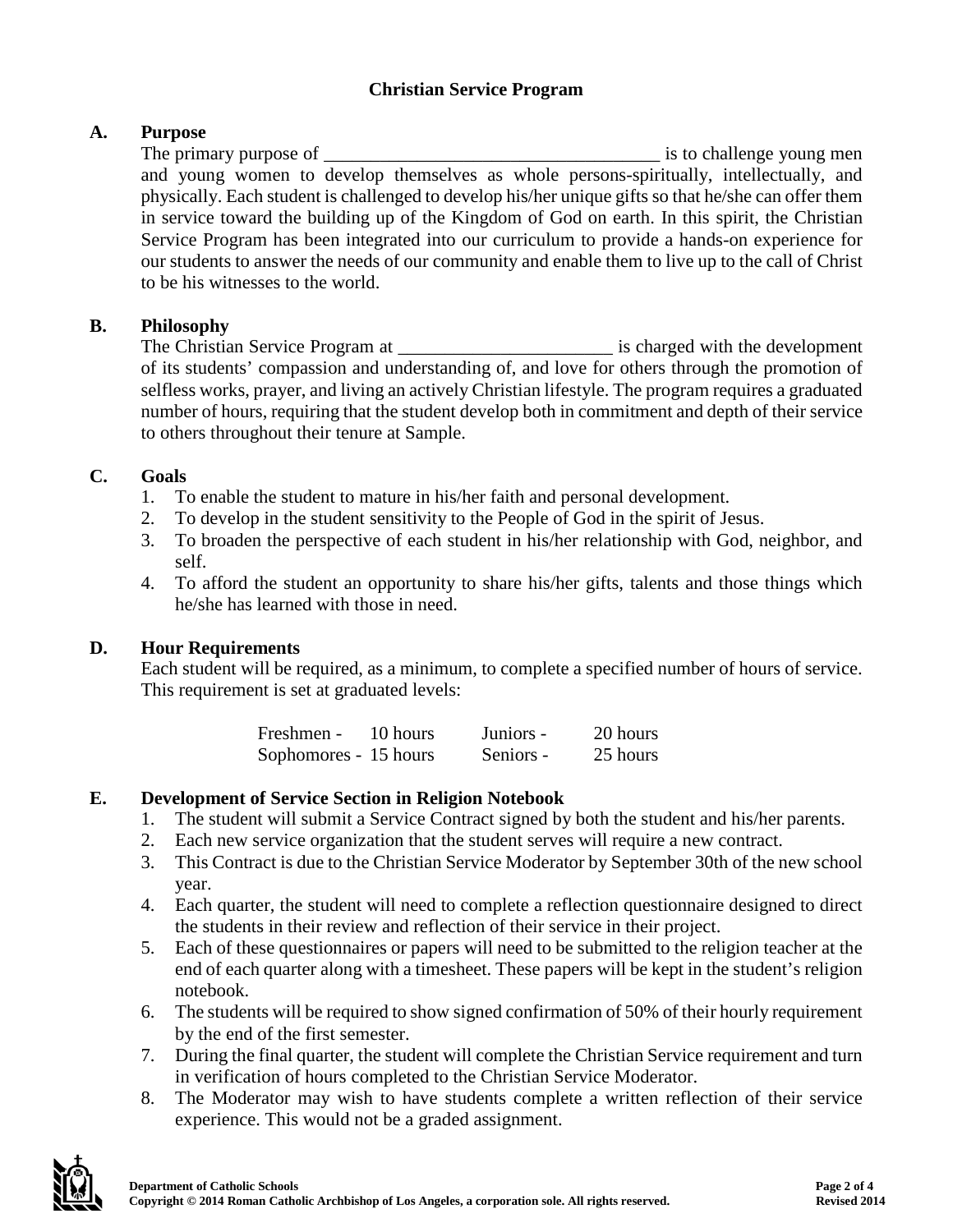- 9. This reflection will be submitted as the last installment in the students' Christian Service section of the religion notebook.
- 10. The final satisfaction of the student's service requirement will include:
	- a. All completed service hours with verification
	- b. Minimum hourly requirement
	- c. All paperwork completed and signed
	- d. Final reflection paper if asked for by the Moderator.

### **F. Final Reflection On Christian Service Experience – Suggested Outline**

- 1. Incorporate the following questions into one succinct essay:
	- a. Briefly relate your experience in the particular service(s) in which you participated.
	- b. How has this experience helped you to increase your faith and aid in your personal development as a Christian?
	- c. What encounters with other people in this program have enriched your life? (Other people could pertain to staff members, other volunteers, or someone who has benefited by your service.)
	- d. What two scriptural passages reflect Christ's words on our common mission to serve the poor, needy and outcast? (Briefly give the scriptural passage and apply it to your specific service experience.)
- 2. Make a copy of your paper for yourself because the original may be filed by the Christian Service Moderator.

### **G. Service Organizations**

The philosophy of the service program is developed so that the students will "ask more of themselves" as their experience allows for their greater commitment and depth. Christian service, as opposed to community service, must directly or indirectly interface with those less fortunate in the community. The student may not be paid for the work they are performing. The following is a partial list of suggested venues for each grade level. If a student is in doubt as to whether a particular site is appropriate for their grade level, the student must gain approval from the Christian Service Moderator before the service is completed.

#### Freshmen/Sophomores

- Helping a teacher from an elementary or middle school
- Aide for parish Sunday school program
- Tutoring student(s) from an elementary or middle school
- Helping with a Scouting Organization
- Youth Choir at church
- Altar Serving in home parish
- Lectoring in home parish
- Senior citizen residences/convalescent hospitals
- Red Cross
- Community food pantries